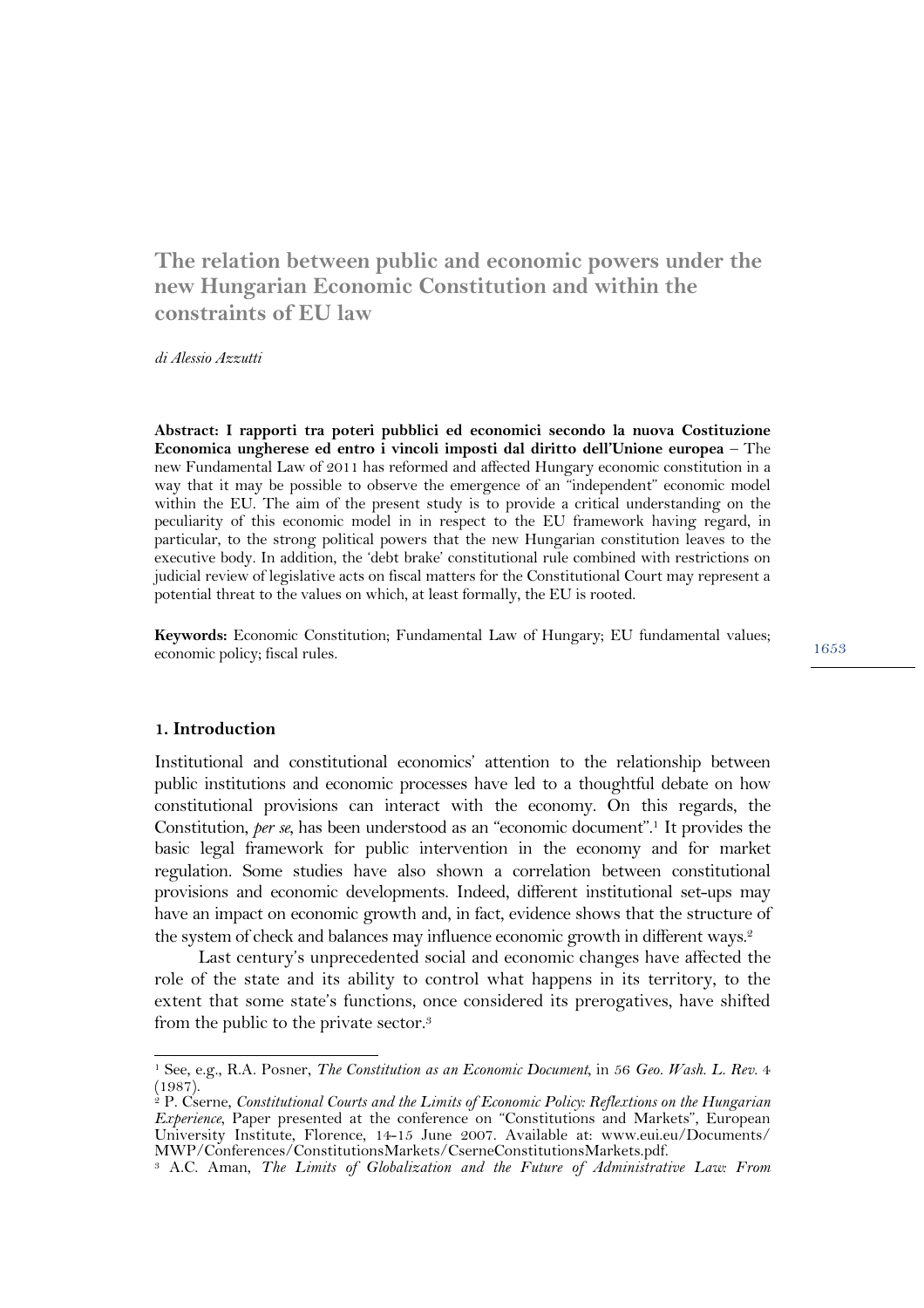Western countries' economies, once rooted in the nation state as their ultimate regulator, have seen private sphere influence in the economy increasing and gaining an ever-growing role *vis-à-vis* public intervention. Initially, the rise of the welfare state had led to a significant interference of the 'public realm' in the economy. However, globalization along with neo-liberal strategies have redrawn public intervention's boundaries. Indeed, the tendency of delegating certain public functions to the private sector has resulted in one of the main causes of the welfare state's crisis, which has been legitimized by the assumption of market mechanisms' superiority over the regulatory capacity of public powers. <sup>4</sup> Thus, private market forces has gradually replaced the public sector as the single regulator of the economy, particularly because of state's ineffective and costly solutions. 5

There can be no denying that the world is current experiencing complex times of socio-economic upheaval, characterized by protests and increasing inequalities. In this respect, recent developments reveal a twofold trend. The free movement of goods, capital, services and people have certainly internationalized a particular segment of the 'global society' whilst at the same time, many communities still nurture deep and intense national sentiments. This contradiction between the open ranges of the market and the physical boundaries of national elements is visible, in some form, in the new Hungarian Fundamental Law (FL). Indeed, the new constitutional text seems to vigorously embrace the national dimension of Hungarian society and economy, even though Hungary is among those post-communist countries that during the 1990s had transited from a central-planned system to a market economy and sought their way towards democracy. Moreover, Hungarian People's Republic has been a member of the European Union (EU) since 2004 and, as such, it decided to adhere to the European common values.

After the Fall of the Berlin Wall, many economic and social reforms affected Eastern transition countries in a relative short time. According to some, the transition had a rather strong negative impact on the Hungarian economy that afflicted both domestic investors and consumers, despite leading the country to a democratic system. <sup>6</sup> While deregulation and privatization, as the principal means of achieving the transition, were the main reasons for the inflow of foreign direct investment enabling Hungary's economy to grow, <sup>7</sup> the underlying neoliberal principles strongly affected the Hungarian society by increasing inequality and pauperizing great segments of the population. 8

The global economic crisis in 2007-2008, followed by the sovereign debt crisis plagued the entire European institutional framework that its own legitimacy has been seriously brought into question. Within this delicate international

1654

l

*Government to Governance*, in 8 *Indiana Journal of Global Legal Studies* 379, 379-380 (2001).

<sup>4</sup> J. Clarke, *Dissolving the Public Realm? The Logics and Limits of Neo-Liberalism*, in 33 *Journal of Social Policy* 27, 34-35 (2004).<br><sup>5</sup> N. Ross and D. *XIII* 

<sup>5</sup> N. Rose and P. Miller, *Political Power Beyond the State: Problematics of Government*, in 3 *British Journal of Sociology* 173, 197-198 (1992).

<sup>6</sup> M.A. Piasecki, *Was Viktor Orbán's Unorthodox Economic Policy the Right Answer to Hungary's Economic Misfortunes?*, in 46 *International Journal of Management and Economics* 41, 47-49 (2015). <sup>7</sup> For a critical overview, see G. Matolcsy and D. Palotai, *The interaction between fiscal and monetary policy in Hungary over the past decade and a half*, in 15 *Financial and Economic Review* 5, 9-11 (2016).

<sup>8</sup> Cf. U. Korkut, *Liberalization Challenges in Hungary: Elitism, Progressivism, and Populism*, Palgrave MacMillan, New York, 2012, 119-160.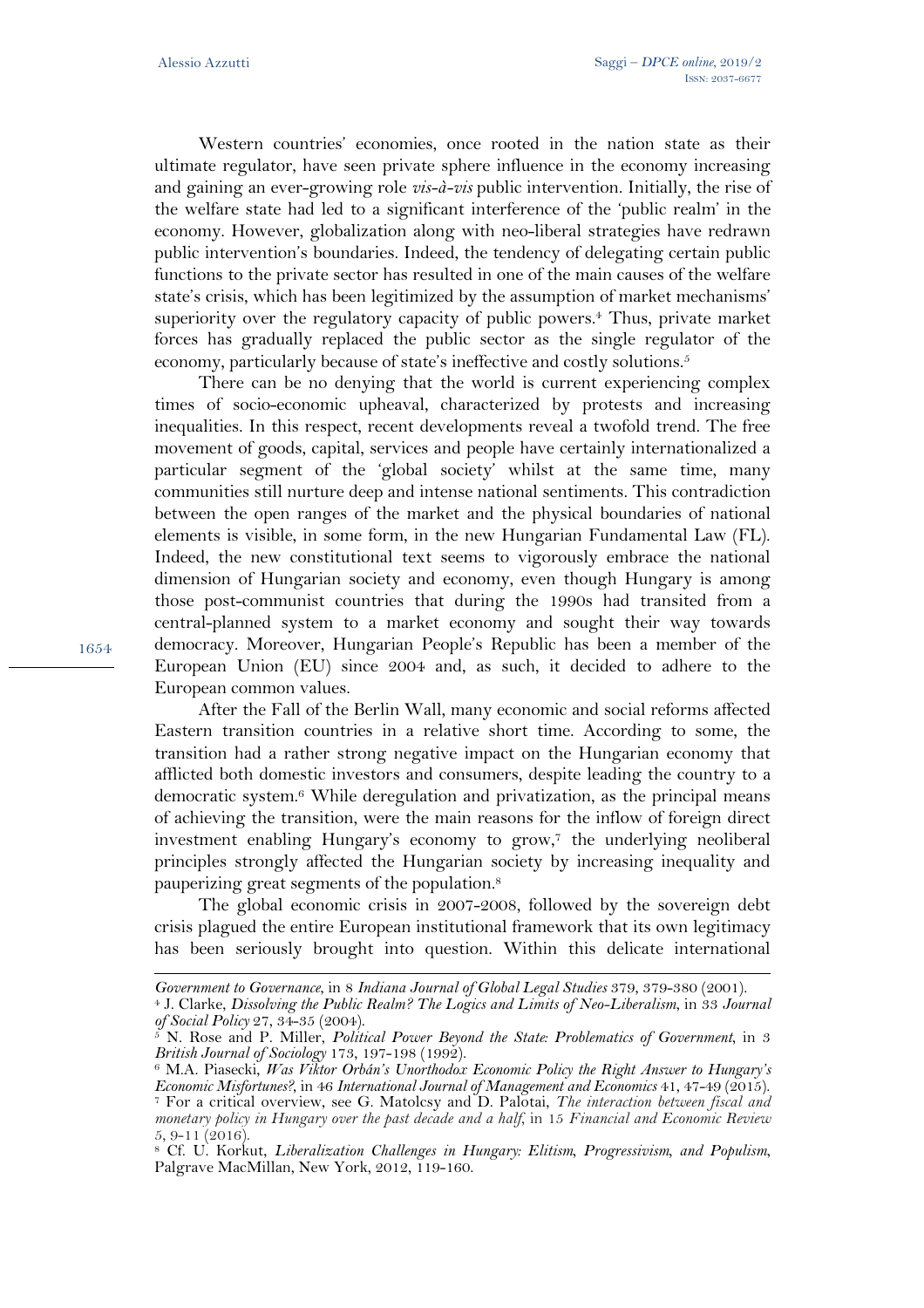political and economic context, Hungary had further confirmed the feeble results of the transition. <sup>9</sup> The fragile economic situation, the public distrust and the discontent against the West liberal values, created the necessary environment for the neoconservative Fidesz-KDNP coalition to come to power in the 2010 general elections.<sup>10</sup> The winning coalition led by Viktor Orbán<sup>11</sup> could present itself as "*defender of the Hungarian national sovereignty against the European superpower, […] and against global economic interests*". <sup>12</sup> Hence, thanks to an unrivalled parliamentary majority, the new leading coalition was able to amend the 1989 Hungarian Constitution, the first democratic constitutional text after the soviet regime since 1949, by promoting policies on the establishment of a workfare society as opposite to the decline of Western democracies and their proposed liberal socio-economic models. <sup>13</sup> The current government has actually reformed the institutional and legal order, thus signalling a definitive break with the past.

This chapter is organized as follow. Section 2 deals with three main novelties in the Hungarian economic constitution: the division of constitutional powers among different public bodies and the overall balance; the relation between public and private economic powers; and the new fiscal constitutions and the 'constitutionalization' of the debt ceiling according to the new Fundamental Law. Then, in Section 3, the focus shifts to the analysis of the new Hungarian economic constitution's degree of acceptance of European common principles and values as enshrined by the EU Treaties. In short, therefore, the aim of the present study is to assess to what extent different constitutional arrangements, institutional setups, and systems of checks and balances may interfere and shape a national economic order within the EU legal framework.

## **2. The role of the State in the economy under the new Hungarian economic constitution**

#### *2.1. The new institutional balance*

The text of the FL reminds many of the 1989 constitution's provisions but also presents many significant novelties. <sup>14</sup> These include the reshaping of tasks and

 $\overline{a}$ <sup>9</sup> Hungary's Gross national debt increased by more than 25 percentage points between 2002 and 2010. See M.A. Piasecki, *supra* at 6, 49.

<sup>&</sup>lt;sup>10</sup> Two are the main political reasons that help to explain the victory of Fidesz in 2010 national elections. First, the Hungarian election system guaranteed to the winning coalition substantial benefits in terms of parliamentary seats. With a 52 percent of preferences, the coalition obtained more than two-thirds of the total members in the National Assembly. Second, the victory of the neoconservative party came in a political environment of tension and it could be seen as a protest against years of corruptions on the part of previous governments. Under the latter, Hungary had begun its transition towards a democratic system. See F. Hörcher, *Conservative or Revolutionary? Three Aspects of the Second Orbángovernment (2010-2014)*, Danube Institute, Budapest, 2014, 2. Available at: danubeinstitute.hu/index.php?id\_embed=32.

<sup>&</sup>lt;sup>11</sup> Viktor Orbán is the current Prime Minister of the Hungarian People's Republic. In office since the electoral triumph of Fidesz in 2010, he had already been in charge of the government between 1998 and 2002. Under his leadership, Fidesz gradually turned to neo-<br>conservative political orientation in contrast with EU classical liberalism.<br><sup>12</sup> F. Hörcher, *supra* at 10, 10-11.

<sup>&</sup>lt;sup>13</sup> D. Szikra, *Democracy and Welfare in Hard Times: The Social Policy of the Orbán Government in Hungary Between 2010 and 2014*, in 24 *Journal of European Social Policy* 486, 492 (2014). <sup>14</sup> F. Hörcher, *supra* at 10, 6.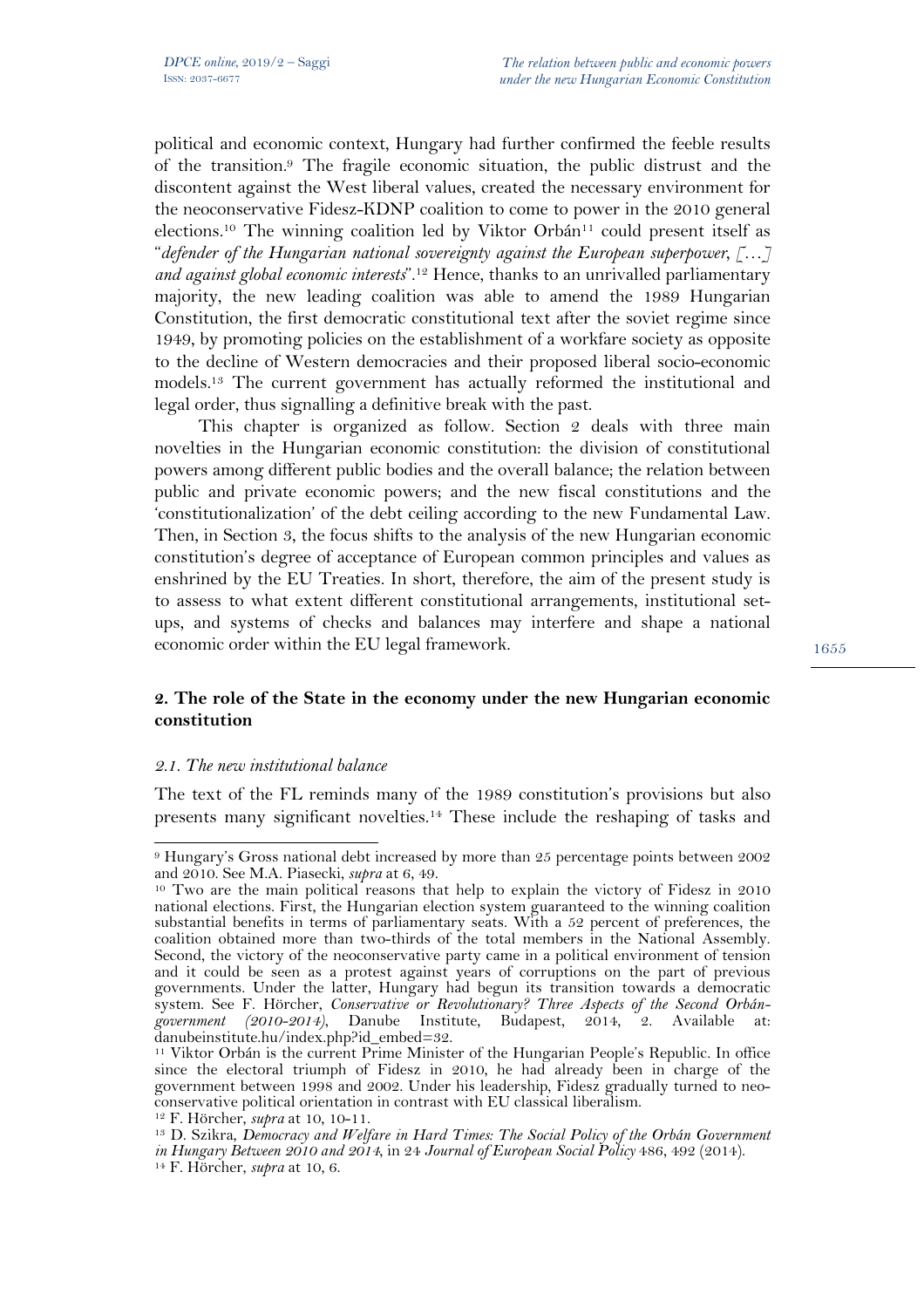powers among public institutions, an important reduction of Constitutional Court's competences on fiscal matters, as well as the 'constitutionalization' of the debt brake, accompanied by the empowering of the Budget Council in the annual budget process.

At first glance, the constitutional reform shapes the institutional structure similarly to the Western tradition state organization. Yet closer inspection reveals that substantial modifications have established a more centralized political system, which many have claimed to lack a proper democratic system of check and balances. 15

According to the new FL, the National Assembly (NA) is the expression of popular sovereignty.16 The Members of the NA, the unique Chamber in the Hungarian institutional system, are elected by Hungarian citizens.17 The Parliament is the organ that must appoint the Government and elect the President. It is the main legislative body: it has the power to make laws and to adopt the central budget.18 The President virtually plays a ceremonial role except for the nomination and appointment of public officials and the possibility to refer legislation to the NA or the Constitutional Court for reconsideration,19 whereas the Prime Minister, who is elected by the majority of the members of the parliament,<sup>20</sup> has the general executive power. In addition, as being accountable to the parliament, $21$  the Prime Minister can be removed by a non-confidence vote. $22$ 

The body entrusted with ensuring the constitutionality of ordinary law is the Constitutional Court,<sup>23</sup> albeit its judicial review's scope and substance have been amply reduced. The reorganization of the Constitutional Court's powers may be justified by the fact that it had enjoyed unprecedented political influence during the democratization of the country, following the fall of the communist regime.<sup>24</sup> Hence, after that emergency has passed, it is understandable that political powers should return to the hands of the representative bodies, i.e. the Parliament and the Government. <sup>25</sup> However, with the 'suspension' of the constitutional review powers on fiscal matters, this may actually leave ample room for manoeuvre to the Government in economic policy, without a proper system of check and balances.<sup>26</sup>

1656

l

<sup>15</sup> See, e.g., J. Kornai, *The System Paradigm Revisited: Clarification and Additions in the light of Experience in the post-socialist region*, in 66 *Acta Oeconomica* 547 (2016).

<sup>16</sup> Article 1, paragraph (1) of the Fundamental Law states: "*HUNGARY's supreme organ of popular representation shall be the National Assembly*". The use of capital letters can be found in the actual wording of the Hungarian constitutional text.

<sup>17</sup> Article 2, paragraph (1) of the Fundamental Law. 18 Article 1, paragraph (2) of the Fundamental Law.

<sup>&</sup>lt;sup>19</sup> Article 9, paragraph  $(3)$  of the Fundamental Law.

 $20$  Article 16, paragraphs  $(3)$  and  $(4)$ .

 $21$  Article 15, paragraph (1) of the Fundamental Law.

 $22$  See Article 20, paragraph (2), point (c) and Article 21, paragraph (3) of the Fundamental Law.

<sup>23</sup> Article 24 of the Fundamental Law.

<sup>24</sup> F. Hörcher, *supra* at 10, 10.

<sup>25</sup> G. Puppinck and A. Pecorario, *Memorandum of the Hungarian New Constitution of 25 April 2001*, European Central for Law and Justice, 19 May 2011, 24. Available at: www.eui.eu/Documents/General/DebatingtheHungarianConstitution/Memorandumonthe NewHungarianConstitution.pdf.

<sup>26</sup> See, e.g., M. Varju and N. Chronowki, *Constitutional Backsliding in Hungary*, in *Tijdschrift voor Constitutioneel Recht* 296, 298 (July 2015). While commenting on Article N, the Venice Commission had already expressed its concerns by stating that: "*financial reasons can bear on the interpretation and application of norms, but they are not as such sufficient to overcome*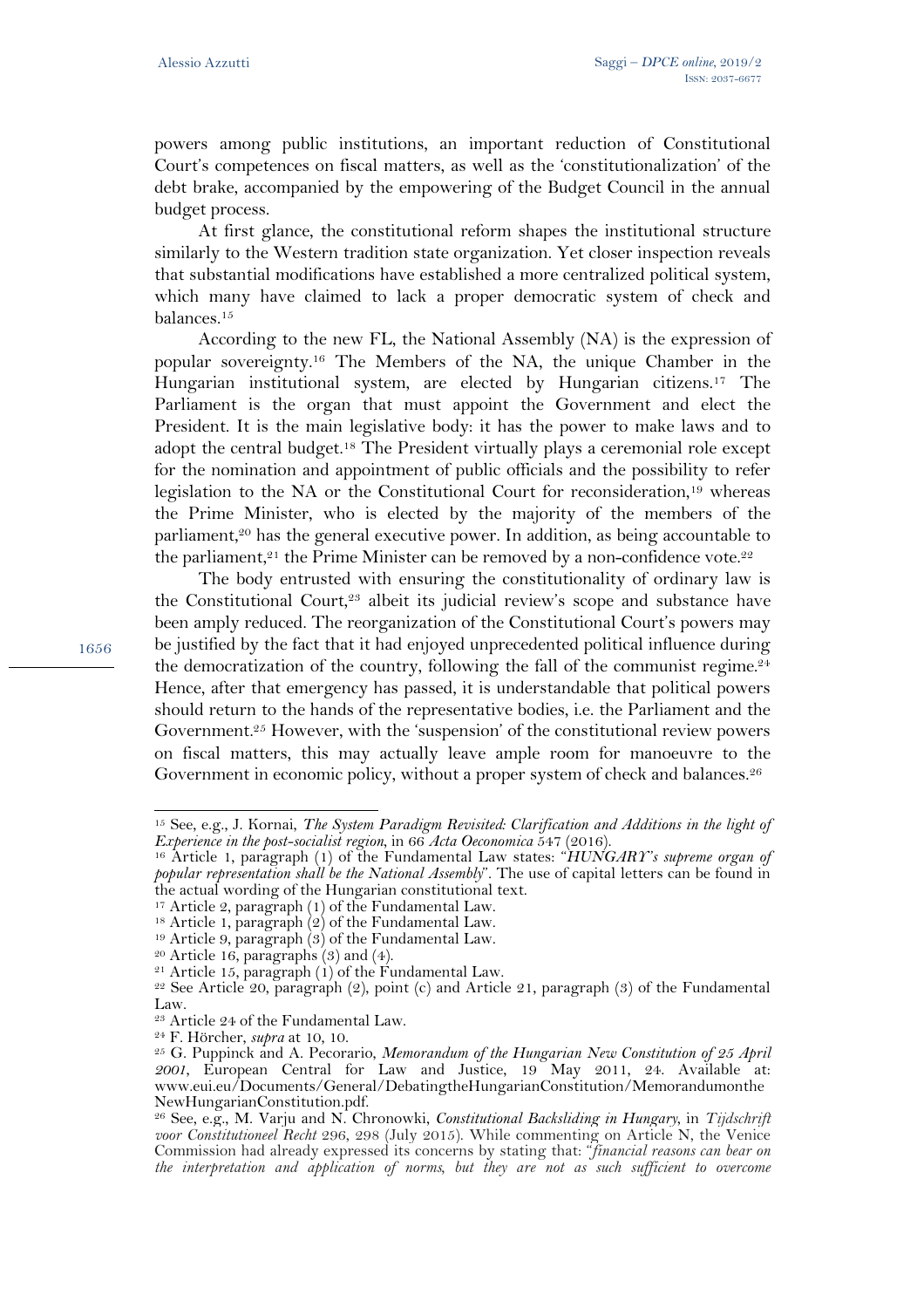Furthermore, the 'cardinal acts' deserve a special mention as this term is used extensively in the FL. It has been noted that cardinal acts may be a source of legal ambiguity. In fact, although they should safeguard parliamentary minorities from political decisions that may be taken by transient majorities, cardinal laws may actually confer rigidity to the constitutional framework by rendering harder to modify parliamentary decisions from one legislature to another. <sup>27</sup> To note, by requiring a qualified majority of two-third of the NA members present for their adoption as well as for any subsequent amendment,<sup>28</sup> cardinal acts have a twofold effect. On the one hand, in any eventual review of constitutionality, the Constitutional Court is deprived of considerable constitutional subjects from the standards at its disposal. On the other, future amendments on any sensitive issue regarding state's functioning and institutional set-up would be hard without a strong political consent like the one enjoyed by the current leading coalition.

Against this backdrop, a preliminary consideration is already possible. The existing institutional set-up grants much power to current leading coalition that, with its two-third supermajority, is more than able to influence Hungarian policy.

#### *2.2. The relation between public and economic powers*

The concept of economic constitution was developed in Germany after the WWII and relates to constitutional arrangements regulating the relation between the state and economy. Today, after the economic and financial crisis that hit Europe, there is evidence of a constitutional tendency to regulate financial matters. <sup>29</sup> In this vein, not only the Hungarian economic constitution provides the "*principle of balanced, transparent and sustainable budget management*" but, according to Article N, this also become the primary objective for every state authority, even for the Constitutional Court.

Now, it is undisputed that public finance sustainability certainly is an entirely acceptable constitutional goal as other important democratic values.<sup>30</sup> However, a too strong emphasis on public finance sustainability may be the cause of some frictions with the pursuing of other constitutional goals and, in particular, with the respect of some fundamental values.

As to the relation between the state and the market, Article M requires a national economy based on work, which appears to be regarded as the main source of social value, freedom of enterprise, and fair competition. Yet, it should be noted that, over the past few decades, the interaction between the state and the market have been subject to significant institutional developments. Following Hungary's

 $\overline{a}$ *constitutional barriers and guarantees. They must not in any way hamper the responsibility of the Court to scrutinize an act of state and to declare it invalid, if it violates the Constitution*". See also the Venice Commission, *Opinion on the new constitution of Hungary*, Adopted by the Venice Commission at its 87<sup>th</sup> Plenary Session, Venice, 17-18 June 2011, 12. Available at:<br>https://www.venice.coe.int/webforms/documents/default.aspx?pdffile=cdl-ad(2013)012-e. https://www.venice.coe.int/webforms/documents/default.aspx?pdffile=cdl-ad(2013)012-e. 27 For the role of cardinal laws within the Hungarian legal system, see M. Mazza, *The* 

*Hungarian Fundamental Law, the New Cardinal Laws and European Concerns*, in 54 *Acta Juridica Hungarica* 140, 142 (2013).

<sup>&</sup>lt;sup>28</sup> Article T, paragraph  $(4)$  of the Fundamental Law.

<sup>29</sup> See J. Frölich and L. Csink, *Topics of Hungarian Constitutionalism*, in *Tijdschrift voor Constitutioneel Recht* 424, 434 (October 2012).

<sup>30</sup> On the importance of the principle of financial sustainability as a democratic constitutional value, see A. Jakab, *Sustainability in European Constitutional Law*, in *Max Planck Institute for Comparative Public Law & International Law (MPIL) Research Paper No. 16* (2016).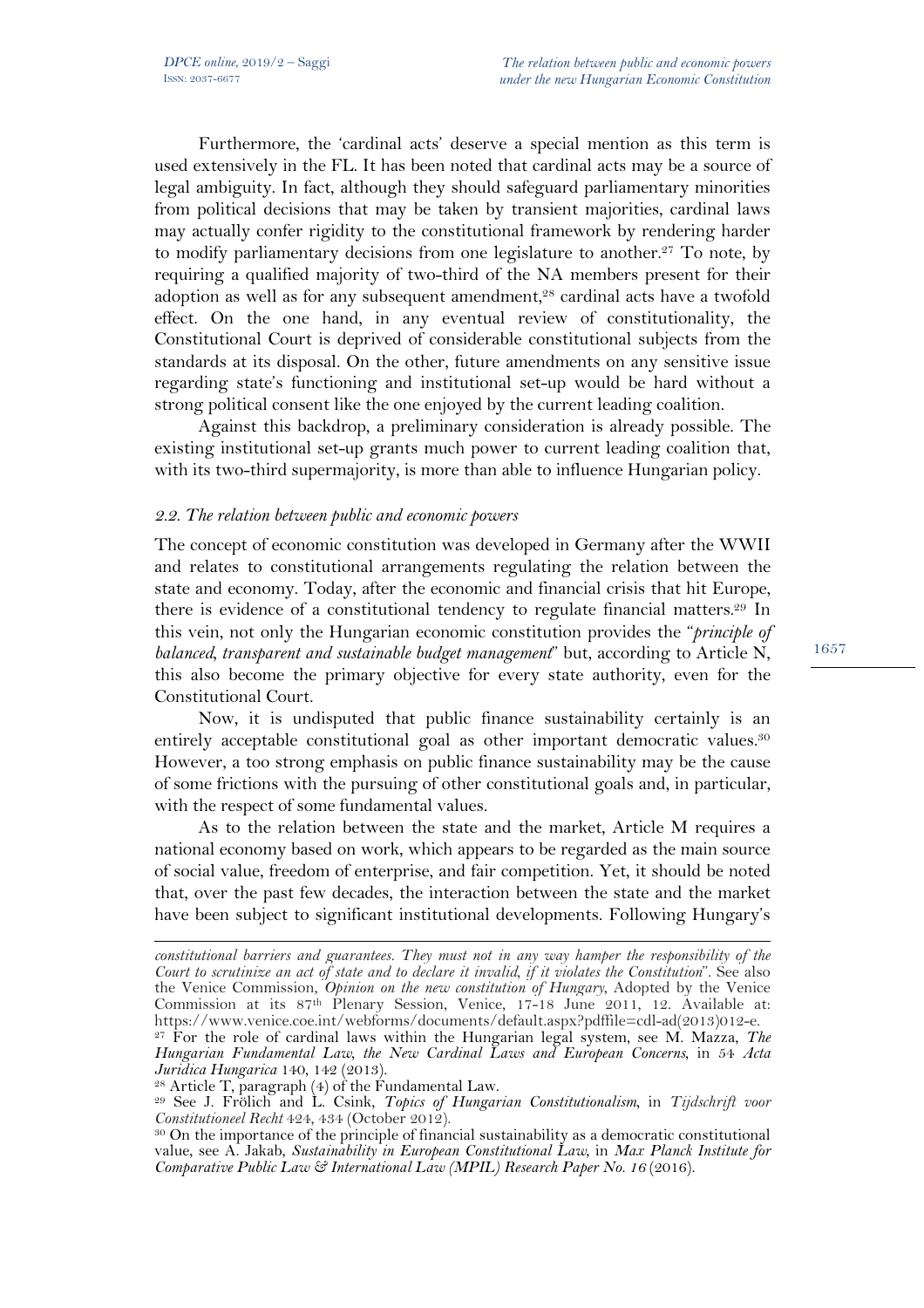accession to the rules of the EU Internal Market, a significant downsize in the role of the state as economic agent and market regulator is observable, and this has been mainly the result of privatization and deregulation policies. It is exactly for this reason that some commentators claim that the new FL would have failed to provide a clear definition of the boundaries of state's interventionism. Accordingly, although the provisions of Article M provide for a general obligation to maintain a market economy by including the duty for the state to protect consumers from anti-competitive market behaviours, only a broad constitutional mandate to regulate the economy is deductible. 31

Nevertheless, to fully appreciate the scope of state interventionism in the economy, Article M should be read in conjunction with Article XII (on the freedom of economic activity), Article XIII (on the fundamental right to property), as well as with those provisions relating to the safeguard of other non-market values. In fact, it is only through Article XIII (on the social responsibility entailed by the right to property) that it is possible to infer state's commitment to safeguarding a market economy model. More precisely, an economic model surely based on the principle of private property, but where at the same time communitarian interests may prevail over individualistic approaches to property right. Under this economic order, state interventionism can therefore take place in area of common interests as long as, for example, it is justifiable by the promotion of a sustainable and responsible society. <sup>32</sup> Furthermore, in front of such an unfulfilling definition, government's economic and fiscal policy may benefit from a too wide margin of discretion.<sup>33</sup>

Being dependent from the time and space in which it has been conceived, the new FL is certainly not immune from its economic and political context. <sup>34</sup> As a matter of fact, the political rhetoric against the failures of the markets and of the Western level model, partly due to the escalation of the European sovereign debt crisis, may be somehow reflected in recent judgments of the Constitutional Court.35 According to this case-law, the role of the state is intended to re-establish the social and economic order that has been damaged by global markets, and only the state has the capacity to take such action.<sup>36</sup>

As regard to state ownerships, the FL provides that national assets have to be managed and protected with the ultimate objective to serve the public interest, to meet common needs and to preserve natural resource without neglecting future generations' well-being.37 To ensure this, both public funds and national assets have to be managed in a transparent manner so that the purity of public life is guaranteed.38 Existing jurisprudence adds that although state monopoly is

 $\overline{a}$ 

<sup>31</sup> M. Varju, *Governance, Accountability and the Market*, in G.A. Tóth (Ed.), *Constitution for a Disunited Nation: On Hungary's 2011 Fundamental Law*, Central European University Press, Budapest, 2012, 324-325.

<sup>32</sup> Cf. Article XIII and Article XVII, paragraph (1) of the Fundamental Law. See M. Varju, *supra* at 31, 326-328.

<sup>33</sup> M. Varju and N. Chronowski, *supra* at 26, 300.

<sup>34</sup> J. Frölich and L. Csink, *supra* at 29, 437.

<sup>35</sup> See, e.g., Decision 20/2014 in case *Cooperative Banking Restructuring*. Notably, the case concerned government's economic policies aimed at restoring the national cooperative

<sup>&</sup>lt;sup>36</sup> See M. Varju and N. Chronowski, *supra* at 26, 304.

<sup>37</sup> Article 38, paragraph (1) of the Fundamental Law.

<sup>&</sup>lt;sup>38</sup> Article 39, paragraph  $(2)$  of the Fundamental Law.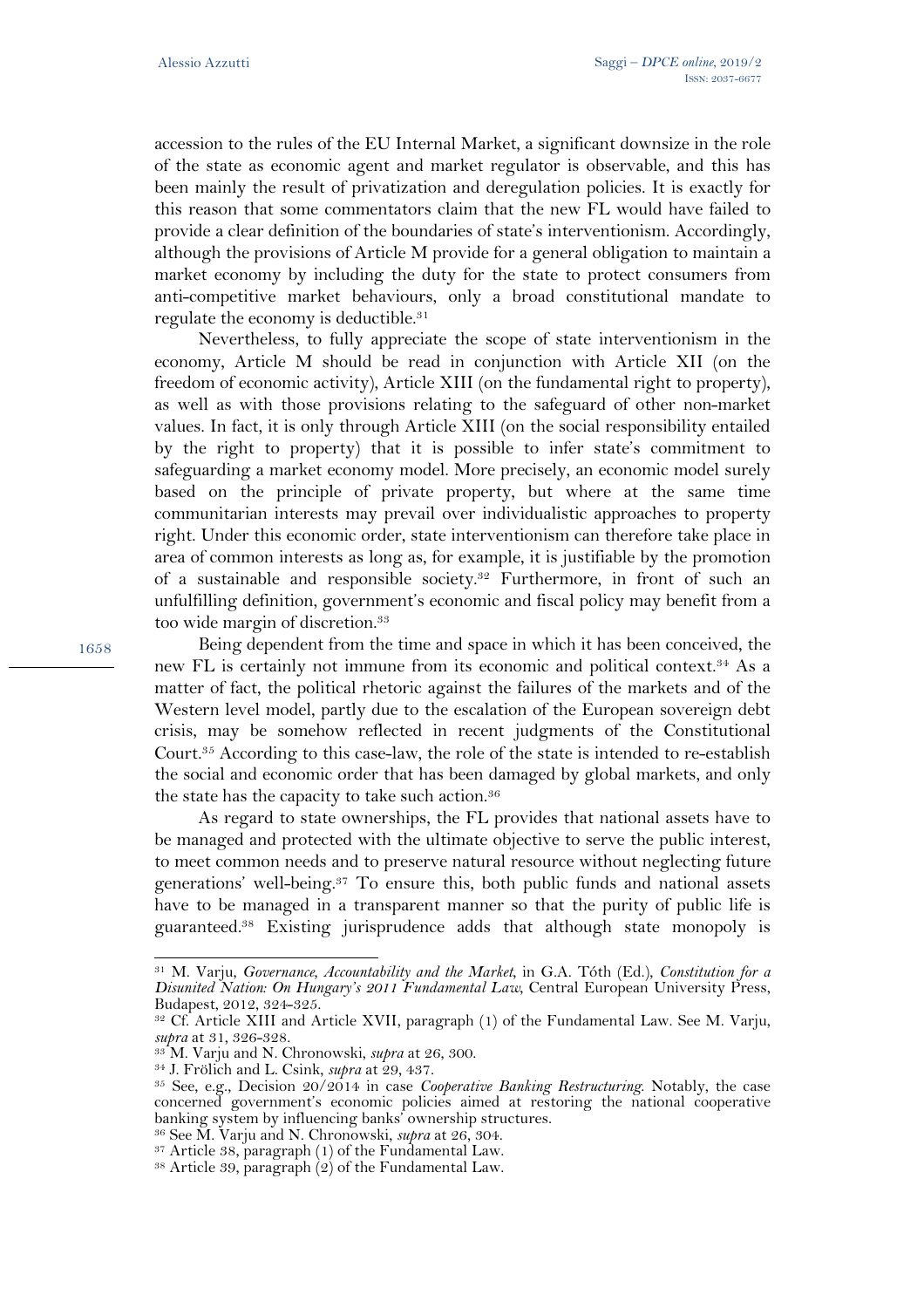constitutionally practicable,<sup>39</sup> public ownership should not however undermine the functioning of the market and free competition.<sup>40</sup> Moreover, the presence of Article XXII (on the conditional fundamental right of access to public services) may suggest that the FL recognizes the possibility for private economic operators to provide public services, however subject to the obligation under public law to guarantee a universal access based on fair prices. 41

Under the new constitutional order, the current government has implemented several economic and fiscal measures that some claim to be in contrast with some democratic principles. The set of 'unorthodox' policy prescriptions, alternatively known under the term of "Orbanomics", involves a number of policy initiatives with a view to revitalizing the national economy for the benefit of national consumers and investors, by means of growth-supporting fiscal policies of public finances at the expenses of foreign capitals.<sup>42</sup>

#### *2.3. The fiscal constitution*

The 'constitutionalization' of the debt brake and the new role of the Budget Council are the two main novelties of the fiscal aspects of the Hungarian economic constitution.

The FL entrusts to the Parliament and the State the tasks to achieve and maintain the debt-ratio below 50 percent of the gross domestic product (GDP). Neither the Parliament nor the Government in the adoption and in the implementation of the central budget can take measures that would lead state debt to break the ceiling.<sup>43</sup> In addition, they are prevented from increasing public debt whilst it exceeds the ceiling.<sup>44</sup> Any derogation to the observance of public debt constraints is only possible in exceptional circumstances, such as in cases of special legal orders or as a result of the worsening of an economic recession.<sup>45</sup> Admittedly, the decision to address fiscal issues in a constitutional rule means that issues of public finances are taken seriously, but it is only with the strong commitment to the reduction of public debt by responsible institutions that this would be practicable. <sup>46</sup> However, it should be highlighted that since 2010, there has been a declining trend in the level of foreign debt, while apart from the year 2012 the GDP has recorded strong growth.<sup>47</sup>

Moreover, given the wide discretion left to the NA and the government in matters of fiscal policy, the FL provides for powers of coercion for the fiscal independent authority, i.e. the Budget council<sup>48</sup>, in supporting the legislative

l

<sup>43</sup> Article 36, paragraph (4) and Article 37, paragraph (2) of the Fundamental Law.

<sup>44</sup> Article 36, paragraph  $(5)$  and Article 37, paragraph  $(3)$  of the Fundamental Law

<sup>39</sup> See Decision 1814/B/1991.

<sup>40</sup> See Decision 469/B/1997.

<sup>41</sup> M. Varju, *supra* at 31, 329-330.

<sup>42</sup> See, e.g., M.A. Piasecki, *supra* at 6; and G. Matolcsy and D. Palotai, *supra* at 7.

 $45$  Article 36, paragraph  $(6)$  of the Fundamental Law.

<sup>46</sup> M. Varju, *supra* at 31, 313.

<sup>47</sup> OECD, *OECD Economic Surveys: Hungary*, May 2016, 10-17. Available at: www.oecdilibrary.org/docserver/eco\_surveys-hun-2016-en.pdf?expires=1563193624&id=id&accname

<sup>&</sup>lt;sup>48</sup> The three members of the Budget Council are the President of the Budget Council, the Governor of the Hungarian National Central Bank, which are appointed by the President for a 6-year term (Articles 9(3) and (4) of the Fundamental Law), and the President of the State Audit Office, elected by the National Assembly for a 12-years term (Article 1(2) of the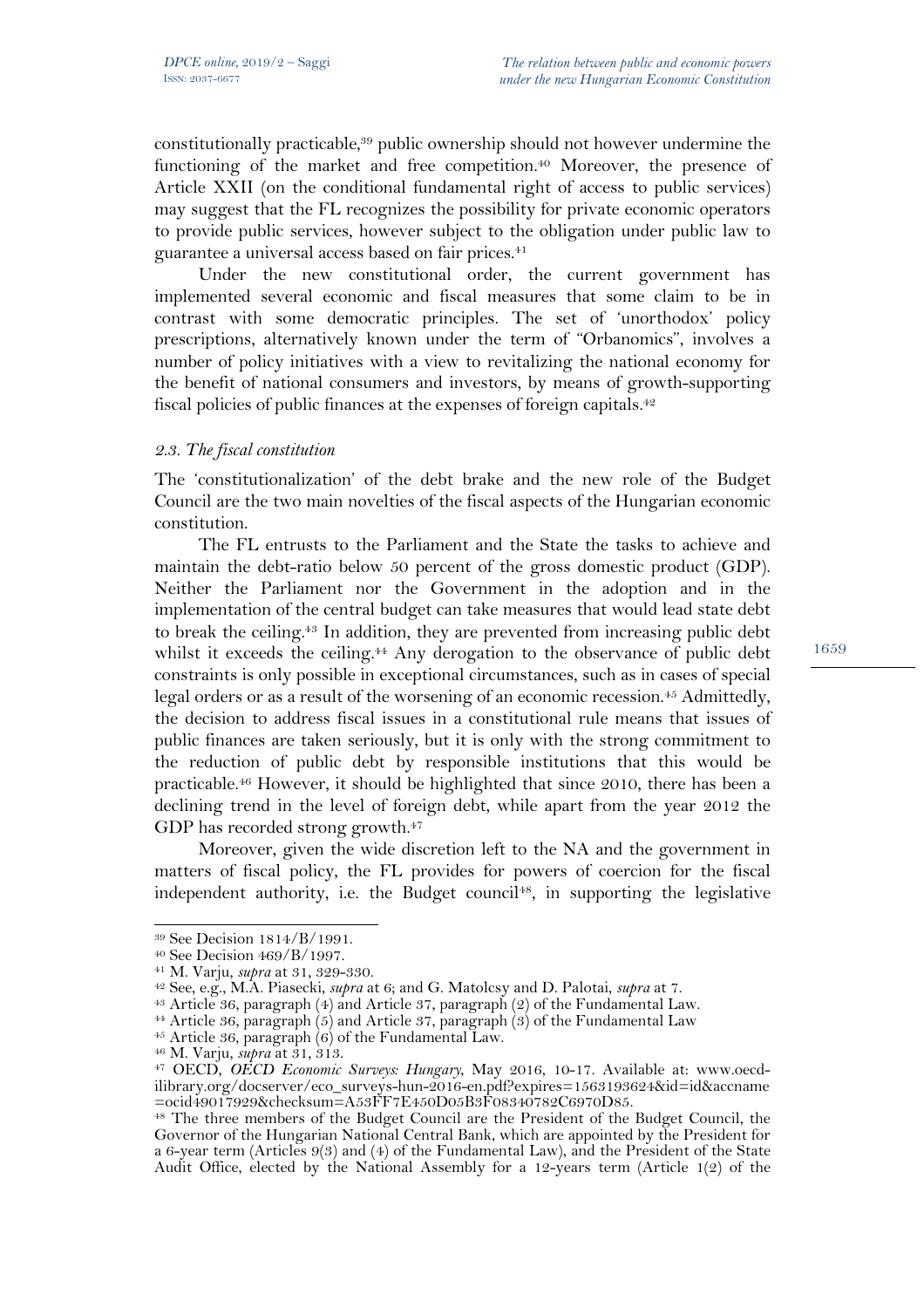activity of the Parliament.<sup>49</sup> By taking part to the preparation process of the Act of the central budget,<sup>50</sup> the Budget Council has the task of monitoring its "feasibility".51 A review of the literature on the creation of independent fiscal council reveals that this is usually a convincing solution for promoting fiscal best practice. <sup>52</sup> However, it seems that far too much power has been centralized around this independent authority. For example, the FL prescribes that the "*prior consent*" of the Budget Council must be required for the adoption of the central budget in order to guarantee compliance with the constitutional arrangements of the debt ceiling.53 By granting this veto power to the Budget Council, but also considering that the President has the authority to dissolve the NA whenever the latter fails to approve the central budget by the end of March, $54$  the institutional set-up of the unelected independent fiscal authority may be the cause of a serious challenge to the principle of democracy.<sup>55</sup>

To fill this vacuum, the State Audit Office (SAO) is the body responsible for the audit of several public tasks, thus representing a further institutional element in the system of check and balances. Importantly, the SAO is responsible for the auditing of the execution of the central budget, the management of public finances, the use of public funds, and the management of public assets.56 As an independent public institution, the SAO should be the main element of the system of check and balances by ensuring the respect of the principle of democracy in the annual budget process. <sup>57</sup> To complete the picture, it should be also mention the important contribution of the Hungarian National Bank in the oversight of fiscal policy. 58 Nevertheless, some observers have called into question the independence of the audit authority. On this regard, one main criticism relates to the unusual long term of office of the President of the SAO, as well as to a lack of proven professional auditing experience among the heads of the office, which may question the full independence and autonomy of the auditing body. 59

A further significant criticism of the accountability of the budget process relies in the conditional inability of the Constitutional Court to review and annul any economic and fiscal act until that the national debt is above the constitutional ceiling. Yet, it is only when a fundamental right to life, human dignity, protection

 $\overline{a}$ 

Fundamental Law).

<sup>&</sup>lt;sup>49</sup> To note, it was with the adoption of the Stability Act adopted on 23 December 2011 that the Hungarian rule-based budgeting was definitely reformed. This cardinal law gave to the Council the status of independent institution and a public law mandate in relation to the central budget process. See, Á. Kovàcs, *The Fiscal council in the Hungarian fundamental Law*, in 61 *Public Finance Quarterly - State Audit Office of Hungary* 312, 318 (2016).

 $50$  Article 44, paragraph (2) of the Fundamental Law.

 $51$  Article 44, paragraph  $(1)$  of the Fundamental Law.

<sup>52</sup> See, e.g., X. Debrun, D. Hauner, and M.S. Kumar, *Independent fiscal Agencies*, in 23 *Journal of Economic Surveys* 44 (2009); and G. Kopits, *Independent Fiscal Institutions: Developing Good Practices*, in *2011/3 OECD Journal on Budgeting* 1, 2011.

<sup>53</sup> Article 44, paragraph (3) of the Fundamental Law.

<sup>54</sup> Article 3, paragraph (3) of the Fundamental Law. 55 M. Varju, *supra* at 31, 315-316.

<sup>56</sup> Article 43, paragraph (1) of the Fundamental Law.

<sup>57</sup> C. Lentner, *The New Hungarian Public Finance System – in a Historical, Institutional and Scientific Context*, in 60 *Public Finance Quarterly - State Audit Office of Hungary* 447, 455  $(2015)$ .

<sup>58</sup> Á. Kovàcs, *supra* at 49, 319.

<sup>59</sup> M. Bánkuti, G. Halmai, and K.L. Scheppele, *Disabling the Constitution*, in 23 *Journal of Democracy* 138, 144 (2012).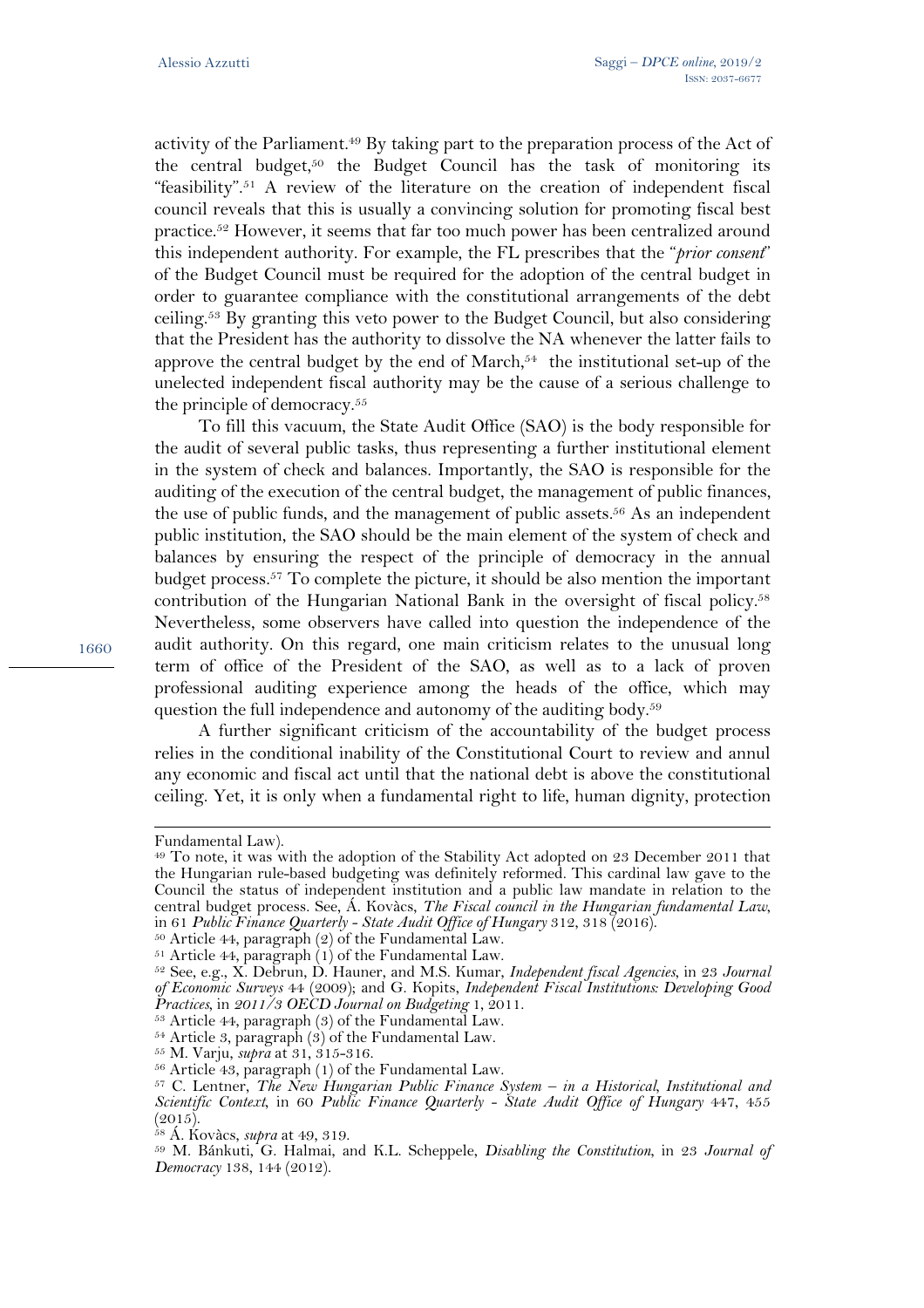of personal data, freedom of thought, conscience and religion is involved that the Court has the power to intervene.<sup>60</sup> Therefore, because of a significant curtailment of the Court's competences on fiscal matters, whenever a fiscal policy aims at reducing the national debt, there will be no guarantee that the policy output is "*politically and socially optimal and acceptable*". 61

Altogether, the non-exhaustive definition of a competitive market economy, the wider discretion of the executive power over economic policy, and the suspension of the constitutional review process on fiscal matters might have opened the floodgates for the implementation of Orbán's 'unorthodox' economic policies. The latter not only represent a reaction to the socio-economic effects of the global economic and financial crisis, <sup>62</sup> but rather they could be an expression of an 'independent' economic model within the EU.

## **3. The Hungarian economic constitution within the boundaries of the constitutional principles and values of EU law**

#### *3.1. The relation between the Fundamental Law and the EU membership*

Hungary has been a member of the EU since 2004 and, like each Member States, is party of the Union founding Treaties. Because of this, it is subject to the benefits and the obligations deriving from EU membership.

Actually, the FL not only prescribes that Hungary adheres to the standards of the international community and law,63 but that it also joins in the cooperation to promote the European unity.64 The relation between international and domestic law follows the principle of harmony and in order to ensure this principle, the Constitutional Court has the power to review conflicts between the international treaties and domestic law.65 However, on the legal possibility to annul an act of domestic law in breach of international treaties, $66$  it has been argued that this may actually be only an optional alternative. 67

If, on the one hand, it could be argued that the FL does acknowledge the importance of cooperating for the common European project; on the other, the definition of how Hungary operates as a Member State within the European institutional framework could be quite misleading. In fact, Article E only refers to competences deriving from the participation in EU. Accordingly, these competences can be 'jointly' exercised with other Member States by means of the EU institutions. Yet, the reality is that only EU institutions exercise those competences and thus, these competences should not be considered as jointly exercised. <sup>68</sup> The constitutional choice to refer to 'jointly' exercised rather than 'conferring' competences may appear an inappropriate wording, but it is a political

<sup>68</sup> *Ibid.*, 123-124.

 $\overline{a}$ <sup>60</sup> Article 37, paragraph (4) of the Fundamental Law.

<sup>61</sup> M. Varju, *supra* at 31, 321-322.

<sup>62</sup> M. Varju and N. Chronowski, *supra* at 26, 300-301.

 $63$  Article Q of the Fundamental Law.

 $64$  Article  $\widetilde{E}$  of the Fundamental Law.

 $65$  Article 24, paragraph (2), point (f) of the Fundamental Law.

 $66$  Article 24, paragraph  $(3)$ , point  $(c)$  of the Fundamental Law.

<sup>67</sup> See N. Chronowoski, *The New Hungarian fundamental Law in Light of the European Union's Normative Values*, in *Est Europea* 111, 121-122 (January 2012).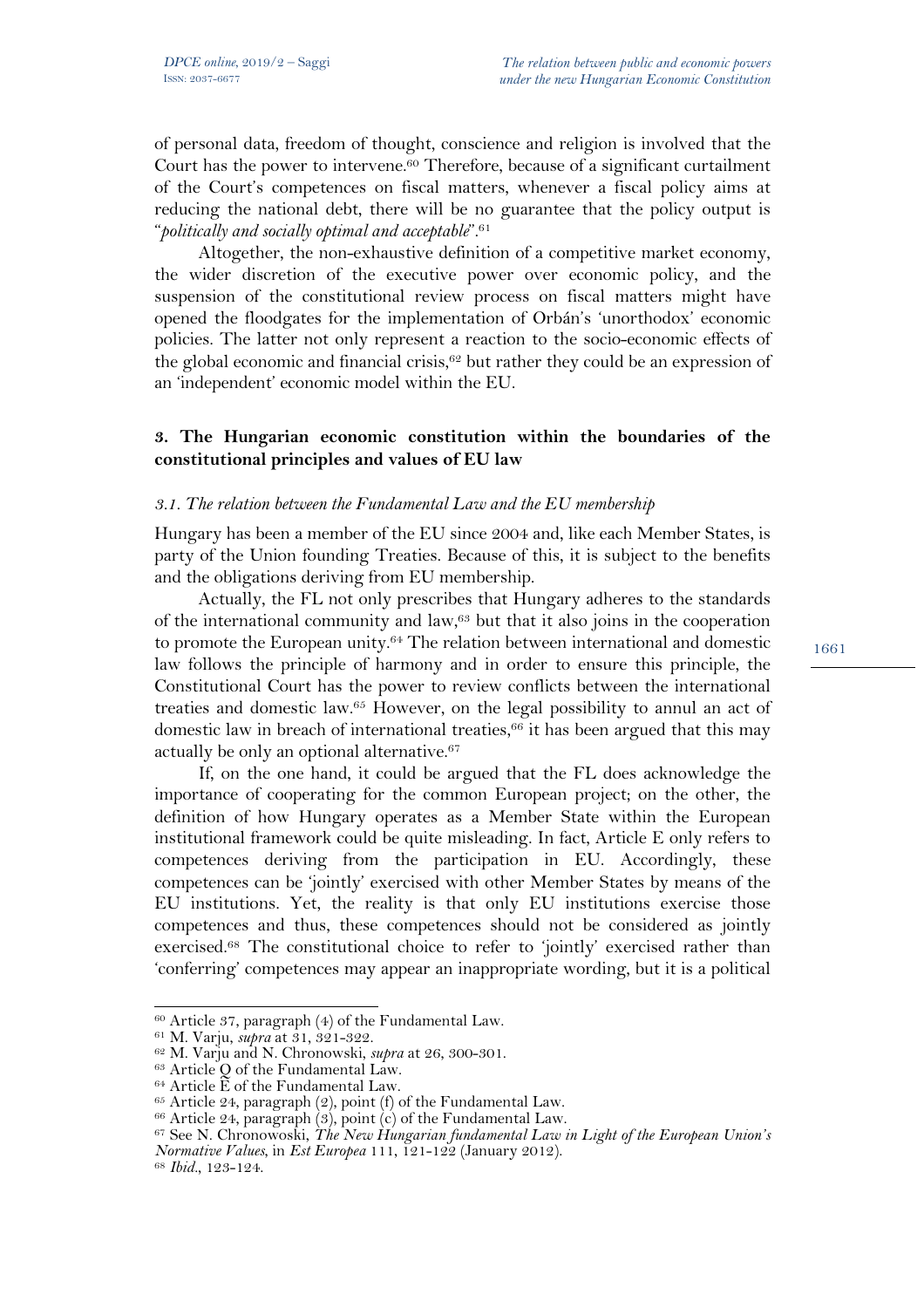1662

move that seeks to emphasize (and reclaim) the concept of national sovereignty. 69

Beside this, the same Article E provides that binding rules may be required for fulfilling EU cooperation,70 and to recognize such binding force the votes of two third of all the members of the Parliament are necessary.<sup>71</sup> Now, the need of a supermajority to authorize any limits imposed by an international treaty produces a more rigid procedure. For instance, in relation to the possible future decision to join the euro area, a strong consensus among different political forces within the NA would be required. By analogy, the same supermajority would be needed to amend the constitution in order to adopt the euro, as by constitutional law the official currency of Hungary is the forint.72

Recently, besides a failed attempt to further reform the constitution with its 7th Amendment, the Constitutional Court has ruled on the limits of EU law in the Hungarian legal system.73 The Court has declared that it would review, albeit within its remits, the constitutionality of any joint exercise of competences according to different grounds: fundamental rights, national sovereignty, and selfidentity rooted in its historical constitution. Interestingly, the Court argues that those competences cannot infringe Hungarian sovereignty and constitutional identity. In the Court view, the review of sovereignty would be legitimated by Article B, paragraph (1) according to which Hungary is an independent, democratic and based on the rule of law state. Therefore, through the application of the provisions of Article E, paragraph (4) the popular sovereignty would be indirectly represented and safeguarded. The identity control would be based instead on Article 4, paragraph (2) of the Treaty of the European Union (TEU), by which EU Member States as well as their national identities are equal before the Treaties. However, the content of Hungarian (self-)identity would be determined by the Court on a case by case basis, in accordance with the FL and in particular with the National Avowal.74 Furthermore, the Court considers the constitutional identity itself as a fundamental value without, however, giving an exhaustive list of all the values encompassed in its definition. Following the reasoning of the Court, the result is that Hungarian constitutional identity has not been created but only recognized by the new constitution. In light of this, there are those who believe that Hungary cannot renounce to it by participation in a mere international treaty. 75

At this point, it should be recalled that within the EU legal framework Member States are free to define their national identity, but the Court of Justice of the European Union (CJEU) is entitled to assess the compatibility of Member

 $\overline{a}$ 

<sup>69</sup> See A. Jakab and P. Sonnoved, *Fact sheet on legal foundations for fiscal, economic, and monetary integration. Hungary*, in *EMU CHOICES – The choice for Europe since Maastricht, Salzbourg Centre of European Studies* (2016). Available at: emuchoices.eu/wp-content/uploads/ 2016/08/HUNGARY.pdf.

<sup>&</sup>lt;sup>70</sup> Article E, paragraph  $(3)$  of the Fundamental Law.

<sup>71</sup> Article E, paragraph (4) of the Fundamental Law.

<sup>72</sup> Article K of the Fundamental Law.

<sup>73</sup> See Decision 22/2016.

<sup>74</sup> As prescribed by Article N, paragraph (3) of the FL which states that: "The provisions of the Fundamental Law shall be interpreted in accordance with their purposes, the National Avowal contained therein and the achievements of our historical constitution."

<sup>75</sup> T. Drinóczi, Constitutional Court on the Limits of EU Law in Hungarian Legal System, in Int'l J. Const. L. Blog (29 December 2016). Available at: www.iconnectblog.com/2016/ 12/the-hungarian-constitutional-court-on-the-limits-of-eu-law-in-the-hungarian-legal-system/.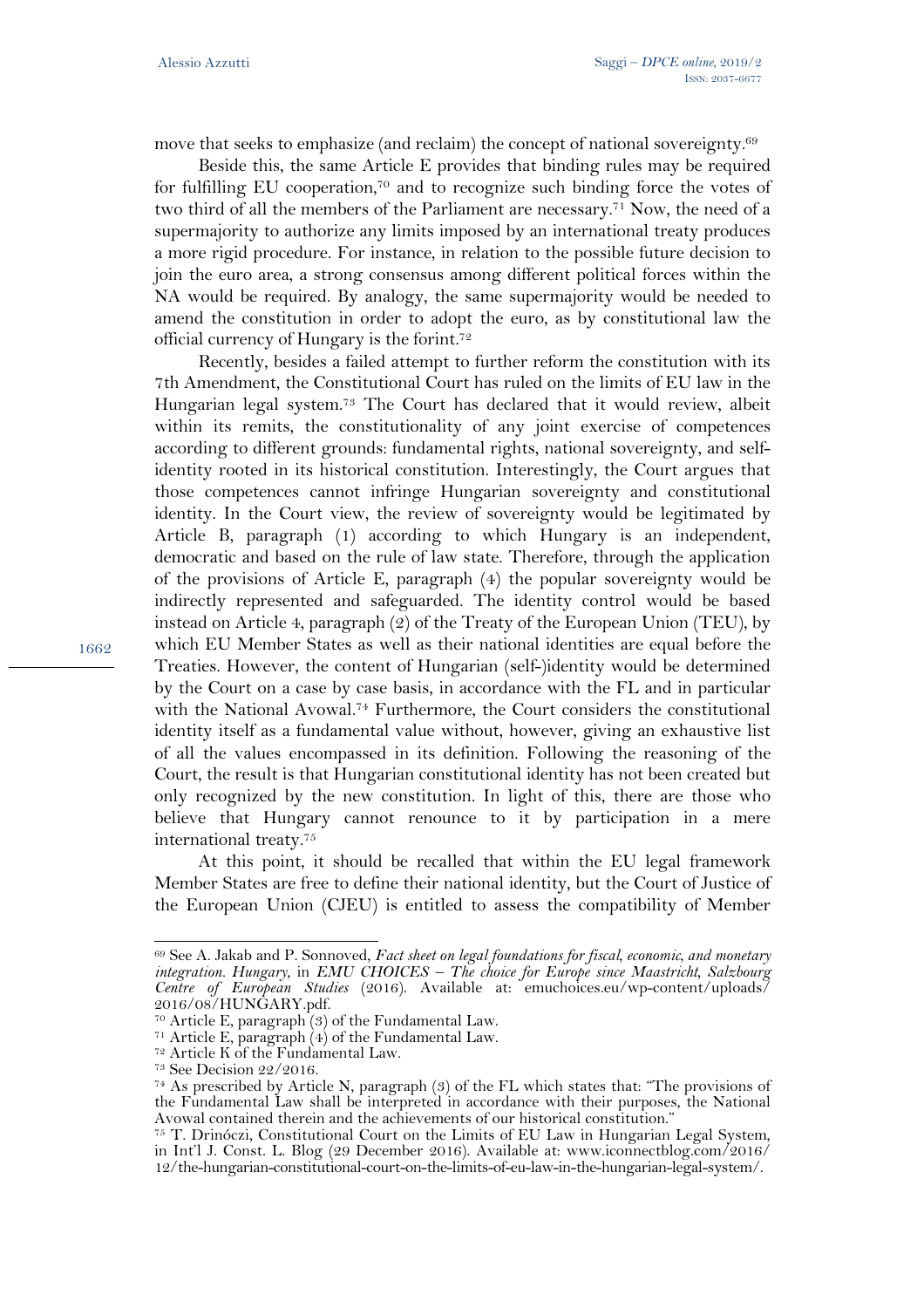States' national identity with the obligations deriving from being part of the EU. However, the above-discussed case law may suggest that not only Member States can specify their constitutional identity, and that national constitutional courts may also review EU acts applying those identity principles to such an extent that national identity principles may eventually prevail on the primacy of EU law. Of course, as it has been observed, constitutional identities could not be used by the Hungarian Constitutional Court to review the legality of EU legislative acts.<sup>76</sup>

## *3.2. The Hungarian economic constitution within the boundaries of European 'constitutional principles'*

The EU does not have a constitution yet. The EU legal framework is however founded on two international treaties: the Treaty on European Union (TEU) and the Treaty on the Functioning of the European Union (TFEU). Admittedly, the reform of the EU Treaties has been a process of trials and errors that eventually led to the adoption of the Lisbon Treaty. What can be defined as the European constitutional development has established a "multilevel constitutionalism", whereby two formally autonomous systems of law coexist: the National and the European law.77

While each Member States maintain their own constitutional identity, they share common constitutional traditions that underpins the constitution of the Union as a whole. However, the extent of Member States' constituent freedom should be bounded by EU membership criteria. According to Article 2 TEU, Member States accept the founding values upon which the Union has been built. As a consequence, if a member wishes to remain in the EU, it has to be bounded by this fundamental agreement. 78

On the issue, there has been a lively debate on whether the FL has marked a break with the EU membership criteria. The European Parliament itself commissioned a study. According to the findings of the Tavares Report, several provisions of the FL would not observe the EU shared values, especially the basic requirements of democracy and rule of law.79

Undoubtedly, the FL has brought many important changes in the institutional framework that have had large impacts on the functionality of the Hungarian democratic system. Careful attention should be paid to some elements of the new institutional order as many criticisms relate to the establishment of a more centralized political system with a weaker system of check and balances. The Government does currently enjoy increasing powers, whilst the Constitutional Court's competences to review acts on fiscal matters have been drastically reduced. The Court cannot review fiscal and economic acts as long as the debt ratio is above the 50 percent of GDP constitutional reference values, so there might be the

 $\overline{a}$ <sup>76</sup> For a critical assessment from a constitutional point of view, see G. Halmai, *The Hungarian Constitutional Court and Constitutional Identity*, in *Verfassungsblog* (10 January 2017).

<sup>&</sup>lt;sup>77</sup> On multilevel constitutionalism aspects of the EU law, see I. Pernice, The Treaty of Lisbon: Multilevel Constitutionalism in Action, 15 *The Columbia Journal of European Law* 349 (2009).

<sup>78</sup> On the relation between Article 2 TEU and Hungary, see N. Chronowoski, *supra* at 67, 111-114.

<sup>79</sup> European Parliament, "Report on the situation of fundamental rights: standards and practices in Hungary", A7-0229/20013, 24 June 2013.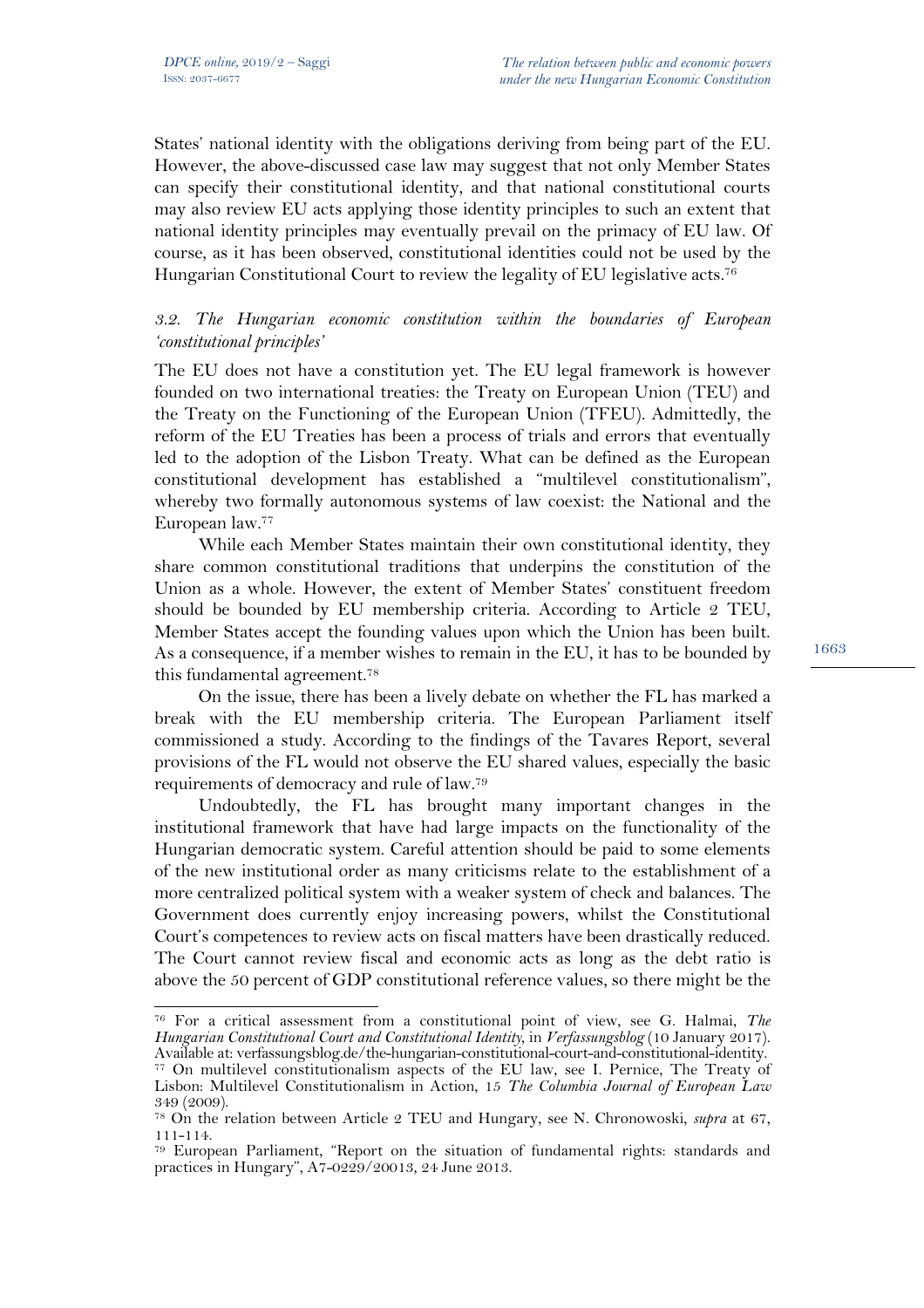risk that unconstitutional ways of state debt reduction occur. <sup>80</sup> If the presence of the Budget Council should ensure some kind of counter-balance to the executive powers on the central budget, but there might be an issue of democratic legitimization since the veto power of the fiscal authority may limit the parliamentary process.

Furthermore, the economic system created by the new economic constitution allowed the government to carry out policies that have threatened the principle of rule of law. Among those, for instance, special taxes regimes only for certain companies within the same market, measures for the benefit of national investors and consumers, and the nationalization of strategic assets that have strengthened the role of the state in the economy and, thus, hindered the smooth and competitive functioning of the market.<sup>81</sup> If it is true that all of these elements could constitute a systemic violation of EU common values as recognized by Article 2 TEU,<sup>82</sup> the EU has not yet shown any intention to trigger the application of the preventive mechanism provided for Article 7 TEU.<sup>83</sup> Under the assumption that all of this may represent a systemic breach of the EU constitutional principles and values, a more specific answer would be expected. Perhaps, there is a political reluctance at EU level to deal with social and political matters, whereas European institutions are much more involved in dealing with fiscal matters and especially with Eurozone's economic troubles.<sup>84</sup>

As regards fiscal matters, the Hungarian new economic constitution shows significant dedication to debt management in line with the EU economic governance principles. Although Hungary has not yet adopted the single currency, the FL contains provisions on the debt ceiling. From the point of view of Hungary's prospective final accession to the economic and monetary union, the 'constitutionalization' of the debt brake can only be welcomed and it is also noteworthy that the limits on state debt are even stricter than those of the Maastricht criteria. Constitutional arrangements formalizing Hungary's efforts to reduce its stock of debt are nothing new in the European constitutional arena. In fact, many other countries in the aftermath of the crisis have established stringent fiscal constraints.<sup>85</sup> However, the Hungarian case is particularly interesting as the public debt curbing and public finance sustainability are constitutional priorities for all public authorities. Ultimately, while debt brake rules may further limit the parliamentary activity and, thus, the democratic functioning of the state, there is no chance to blame the way Hungarian public finances are managed as it is aligned with the European and international standards.

*3.3. A new constitutional order for an 'independent' economic model within the Union*

l

<sup>80</sup> Venice Commission, *supra* at 26, 25.

<sup>81</sup> See, e.g., J. Kornai, *supra* at 15.

<sup>82</sup> For a critical assessment of the new role of the state in the economy in Hungary in light of the EU law, see M. Varju and M. Papp, *The Crisis, National Economic Pluralism and EU law: What Can We Learn from the Hungarian case?,* in 53 *Common Market Law Review* 1647.

<sup>83</sup> According to which the EU may start an infringement procedure against Member States that have committed fundamental rights violations.

<sup>84</sup> See B. Bugarič, *Protecting Democracy Inside the EU: On Article 7 TEU and the Hungarian Turn to Authoritarianism*, in C. Closa and D. Kochenov (Eds.), *Reinforcing Rule of Law Oversight in the European Union*, Cambridge University Press, Cambridge, 2016, 15-17.

<sup>85</sup> For a comparative analysis about constitutional provisions targeting the sustainability of public finances, see A. Jakab, *supra* at 30, 22-23.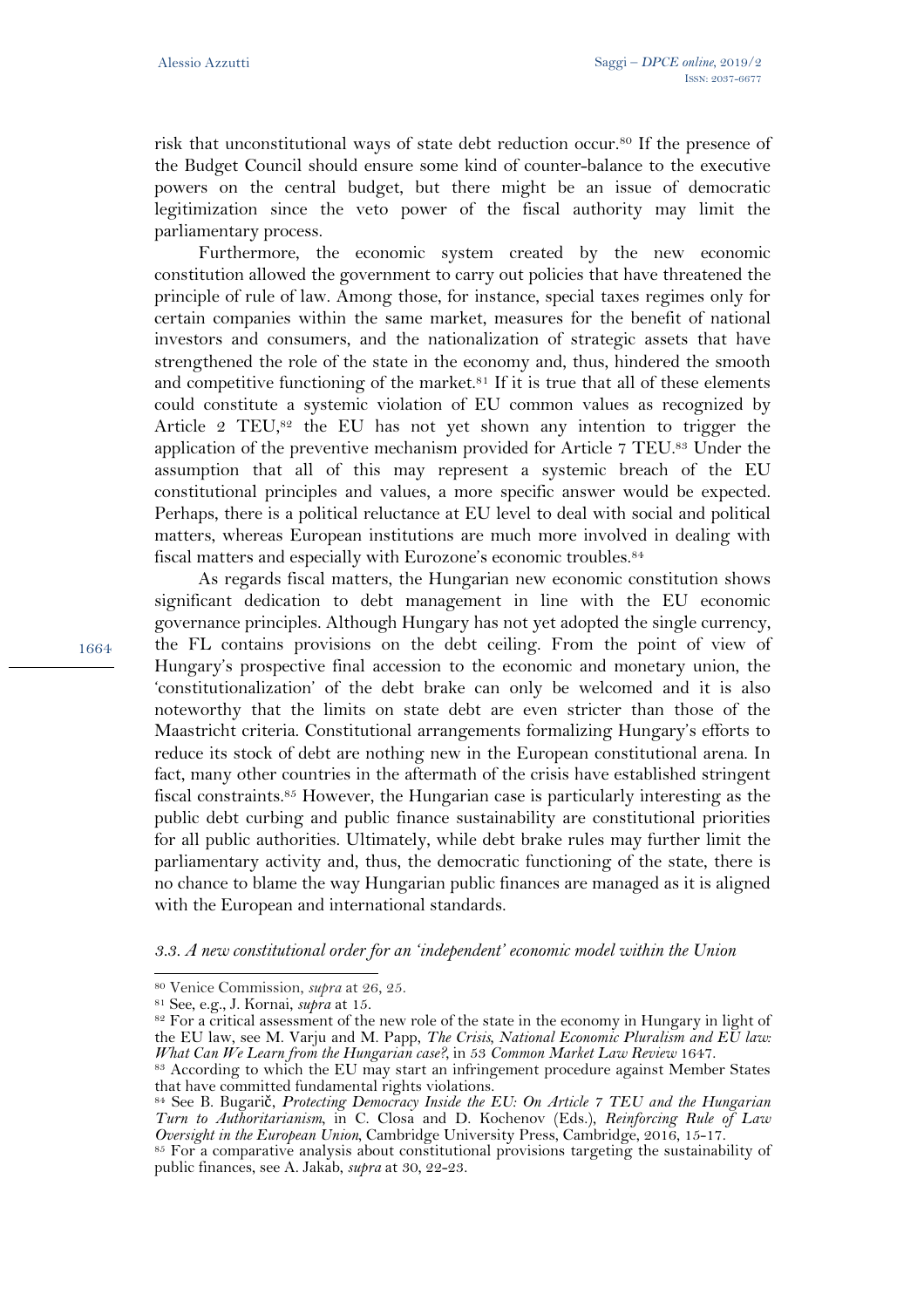Hungary's new economic constitution may have paved the way for the implementation of an "independent" economic model through fiscal and economic policies that would harm the funding principles of the EU Internal Market. This has raised concerns about the consistency with EU law, with special regard to the liberal democratic principles of the separation of powers and rule of law. However, the FL shows that the principle of sound financial management has been taken seriously. With the 'contitutionalization' of the debt break, Hungary commits itself to the reduction of public debt. The debt reduction below the constitutional threshold is, in the view of the wording of Article N, of primary importance. Indeed, not even the Constitutional Court can intervene on fiscal matters, except where certain fundamental rights are concerned.

In this context, the current government has put in place several 'unorthodox' economic and fiscal reforms, which have redrawn the relationship between public and economic powers. In Hungary's new economic order, the state has (re-)gained a prominent role. In one sense, this could be described as a "centrally planned capitalism<sup>" 86</sup> However, the increasing role of the state and its national tendency to intervene in the economy may also create greater opportunity for corruption  $-$  a serious threat for the transparent management of public affairs and thus democracy. 87

What really significant is about the new Hungarian economic constitution is that, within the EU, there may be Member States that are "allowed" to suspend some of the European democratic principles and fundamental values on the pretext of pursuing national policies, especially if those policies aim at reducing public debt. Therefore, there is a dilemma. Firstly, it is worrying for the future of the Internal Market and EU itself that national governments can interfere in their respective economies, through national economic policies breaching EU law.<sup>88</sup> Nevertheless, as far as they are supported by broad political consensus, these should be considered as national policies with the risk for the EU to be in the unfortunate position of dealing with a Member States that is ruled by a supermajority experiencing some kind of 'independent' economic policy. However, in the view of the European integration process, if such a solid parliamentary consensus will be missing, Hungary's accession process to EU risks stalling. In this scenario, the future development of the Union itself would be more uncertain.

The EU is currently going through a very rough patch and its own stability has been at risk by several events. In particular, serious and persisting problems with high public debt level have been marring the economic performance of the EU as a whole. Especially within the Eurozone, some Member States are struggling to achieve both fundamental constitutional goals (e.g. social cohesion) and economic growth. <sup>89</sup> To make things even more complicate, there is also the possibility for UK to leave the EU by triggering the mechanism of Article 50

l

<sup>86</sup> See S. Djankov, *Hungary Under Orbán: Can Central Planning Revive Its Economy?*, in *Policy Brief No. PB15-11*, Peterson Institute for International Economics, July 2015. Available at: www.piie.com/sites/default/files/publications/pb/pb15-11.pdf. 87 For a comprehensive discussion on the issue, see J. Kornai, *supra* at 15.

<sup>88</sup> See M. Varju and M. Papp, *supra* at 82.

<sup>89</sup> Cf. F. Zatti, *Diritti e coesione sociale tra governance economica e 'sovranità finanziaria'. Dalla Carta costituzionale del 1948 al Trattato c.d. 'Fiscal Compact'*, in Persona e Mercato, 19-23 (2015). Available at: flore.unifi.it/retrieve/handle/2158/1001945/35468/Zatti.pdf.